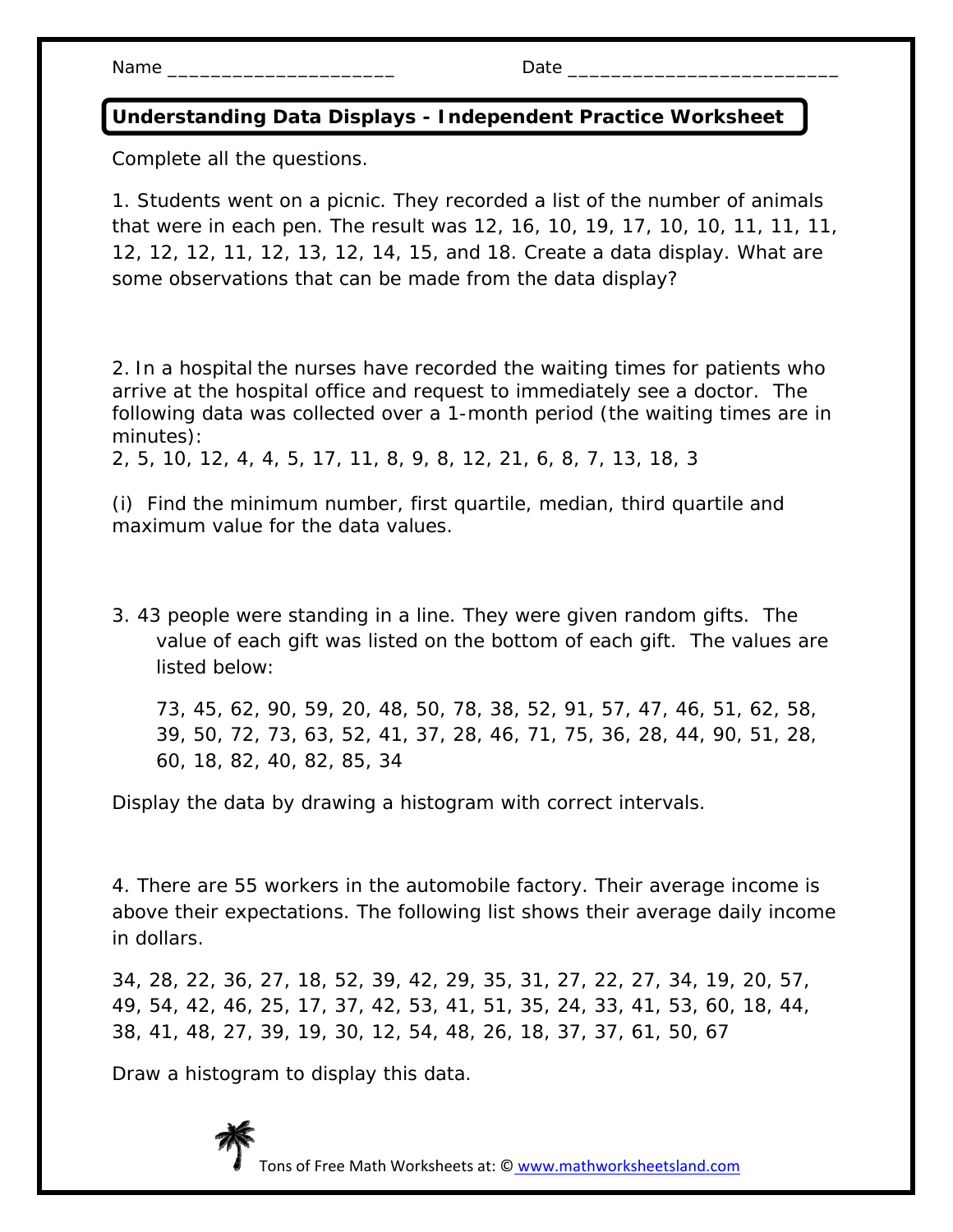| Nar<br>$-1$ |  |
|-------------|--|
|             |  |

5. There are 60 students in the science class. Many students are failing in science, due to their poor performance on test. The data shows their scores out of 60.

 45, 12, 45, 8, 12, 18, 26, 41, 48, 23, 47, 11, 7, 15, 31, 28, 6, 5, 27,38, 32, 21, 36, 45, 15, 9, 49, 37, 43, 14, 30, 17, 14, 26, 34, 24, 18, 16, 35, 11, 27, 14, 30, 22, 31, 40, 17, 24, 37, 13, 6, 23, 43, 27, 32, 32, 29, 35, 34, 20, 50

Draw histograms with the correct intervals.

6. The number of days that 20 different employees came to the office for one month is as follow.

23, 12, 21, 20, 28, 30, 19, 8, 20, 18,

22, 29, 19, 25, 16, 26, 24, 10, 22, 18.

Draw a histogram with correct intervals to show the data.

7. The weather man recorded the temperature of the city in Celsius everyday for a period of 50 days. The data was as follows:

21, 6, 8, 28, 32, 40, 6, 41, 4, 15, 26, 33, 42, 10, 30, 2, 11, 39,

9, 27, 34, 14, 35, 22, 29, 31, 43, 2, 23, 37, 44, 18, 24.0

Draw a histogram to display this.

8. David measures the length of the trees in his backyard and got the following values in cm:

1,1,1,4,4,5,5,5,6,7,8,8,8,9,9,9,9,9,9,9

10,10,11,12,12,13,14,14,15,15,16,16,

16,16,17,17,17,18,18,19,19,19,20,20

(i) Find the minimum number, first quartile, median, third quartile and maximum value for the data values.



Tons of Free Math Worksheets at: © www.mathworksheetsland.com